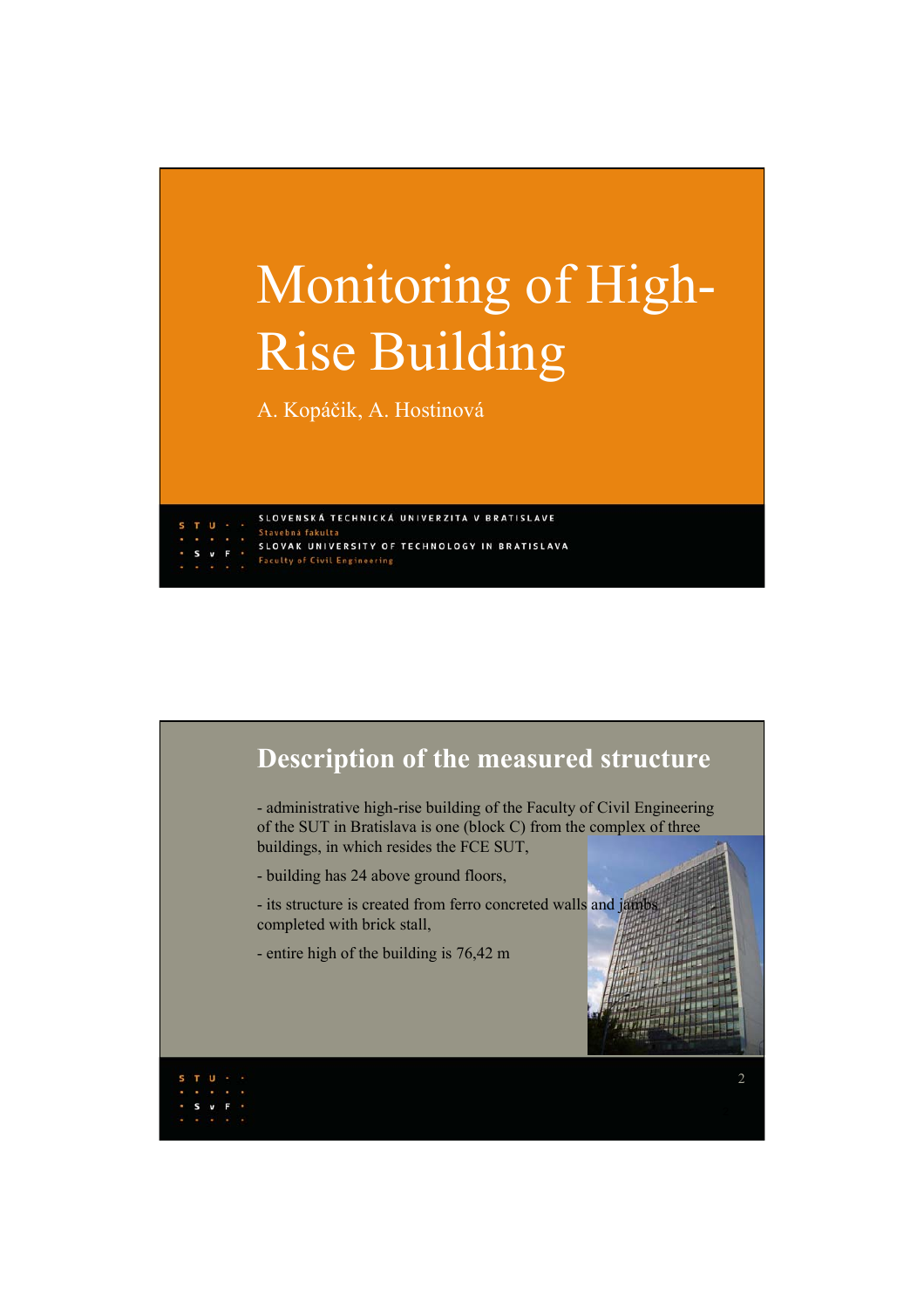

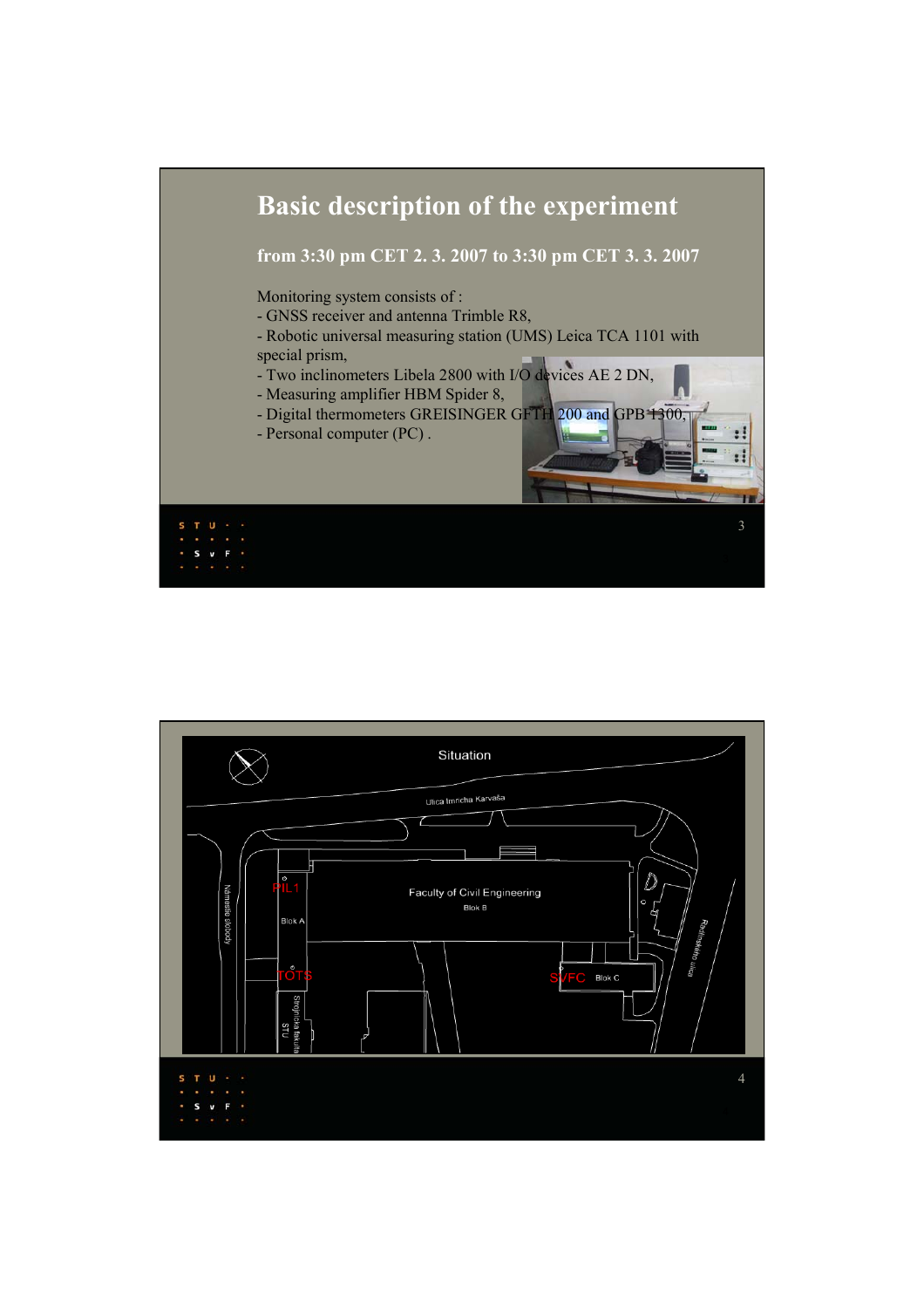

| <b>Variant</b>                       | <b>Recording</b><br>frequency | <b>Beginning of time</b><br>series | <b>End of time series</b> |
|--------------------------------------|-------------------------------|------------------------------------|---------------------------|
| Variant N.1<br>(SKPOS@)              | $10 \text{ min}$              | 15:30:00 2.3.2007                  | 15:30:00 3.3.2007         |
|                                      | 1 <sub>s</sub>                | 17:00:00 2.3.2007                  | 18:00:00 2.3.2007         |
|                                      | $\overline{1}$ s              | 6:00:00 3.3.2007                   | 7:00:00 3.3.2007          |
|                                      | $10 \text{ min}$              | 15:30:00 2.3.2007                  | 15:30:00 3.3.2007         |
| Variant N.2<br>(own ref.<br>station) | 1 <sub>s</sub>                | 17:00:00 2.3.2007                  | 18:00:00 2.3.2007         |
|                                      | 1 <sub>s</sub>                | 6:00:00 3.3.2007                   | 7:00:00 3.3.2007          |

 $\begin{array}{cccccccccc} \ast & \mathsf{S} & \mathsf{v} & \mathsf{F} & \ast \\ \ast & \ast & \ast & \ast & \ast \end{array}$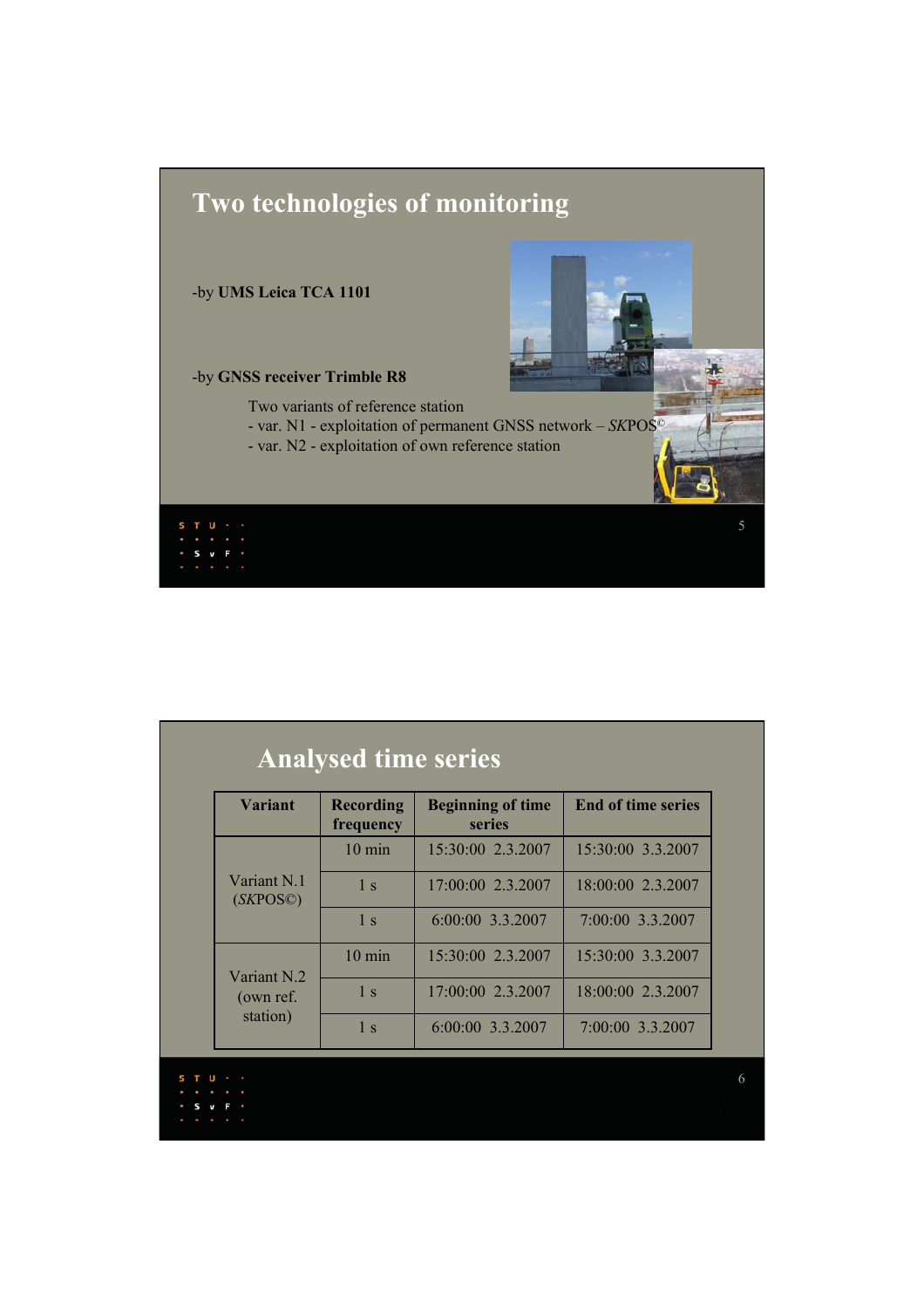

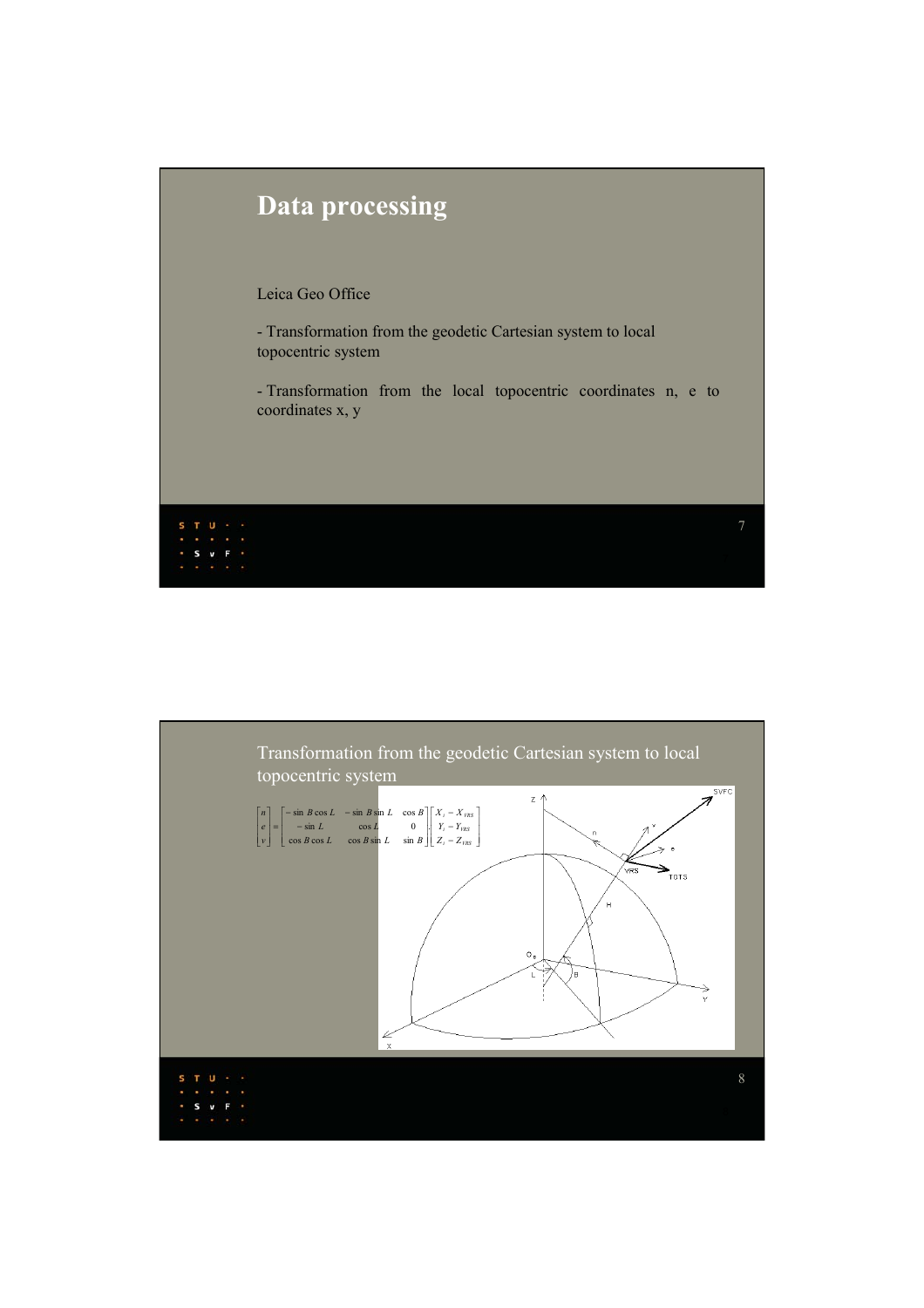

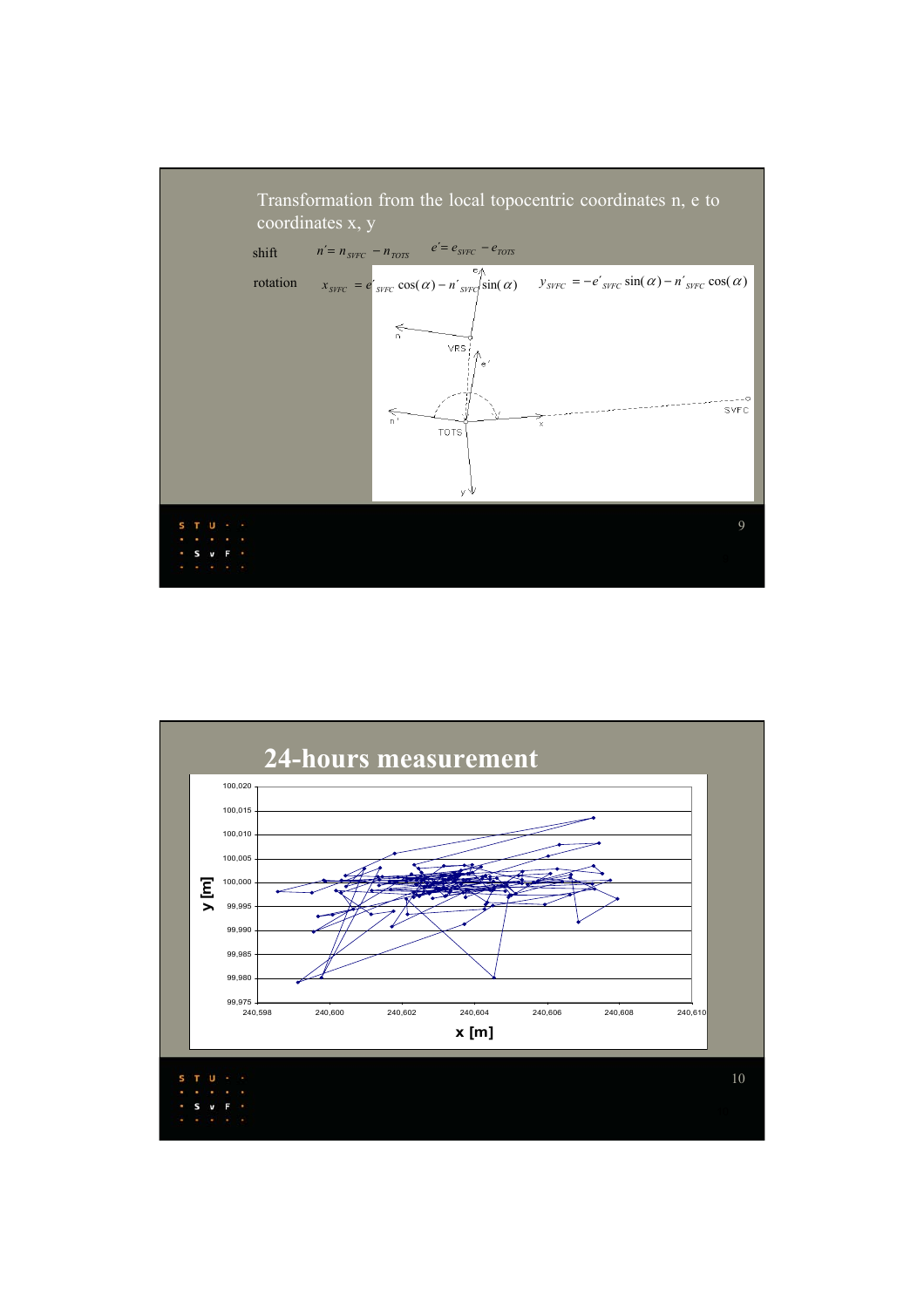

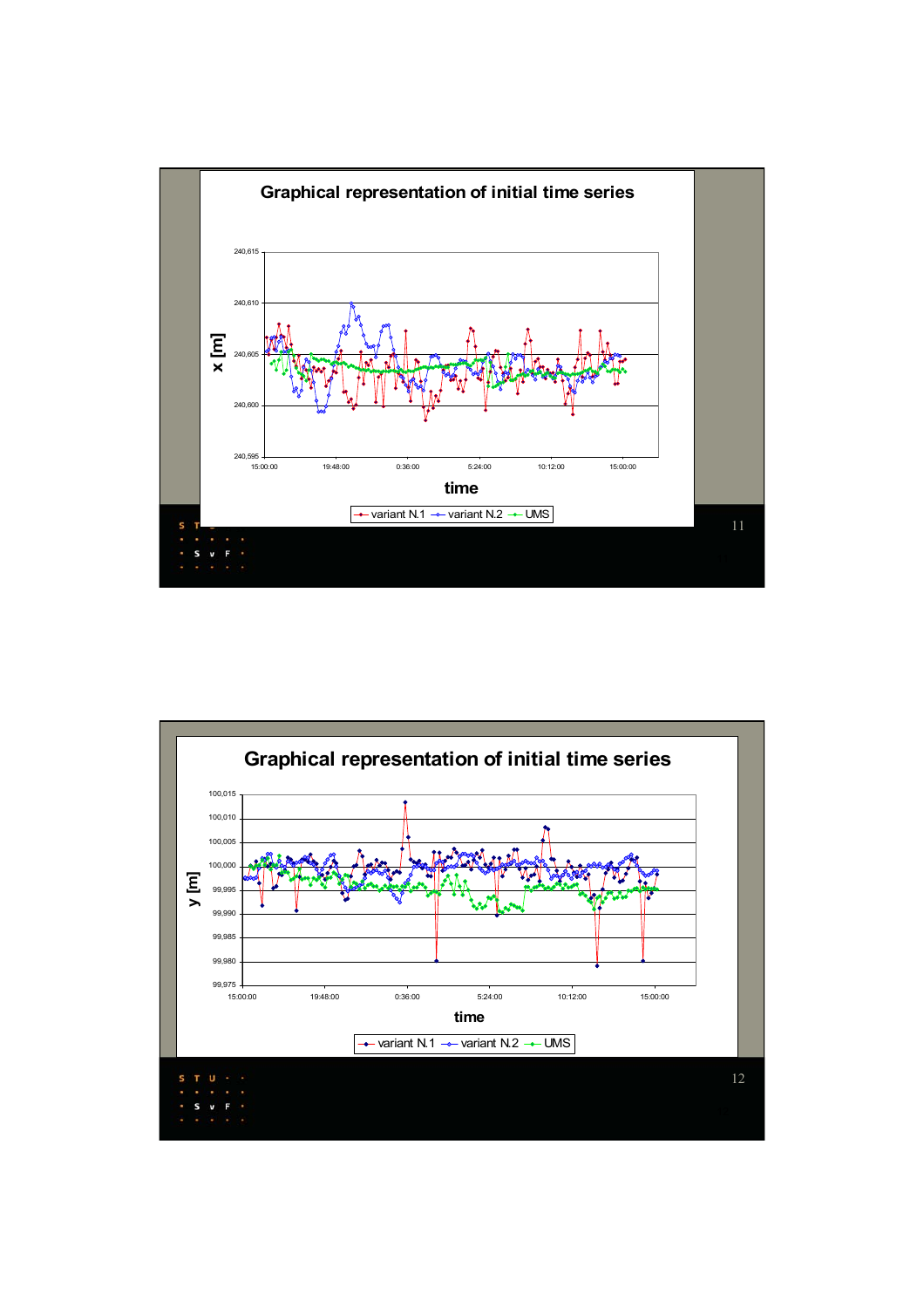

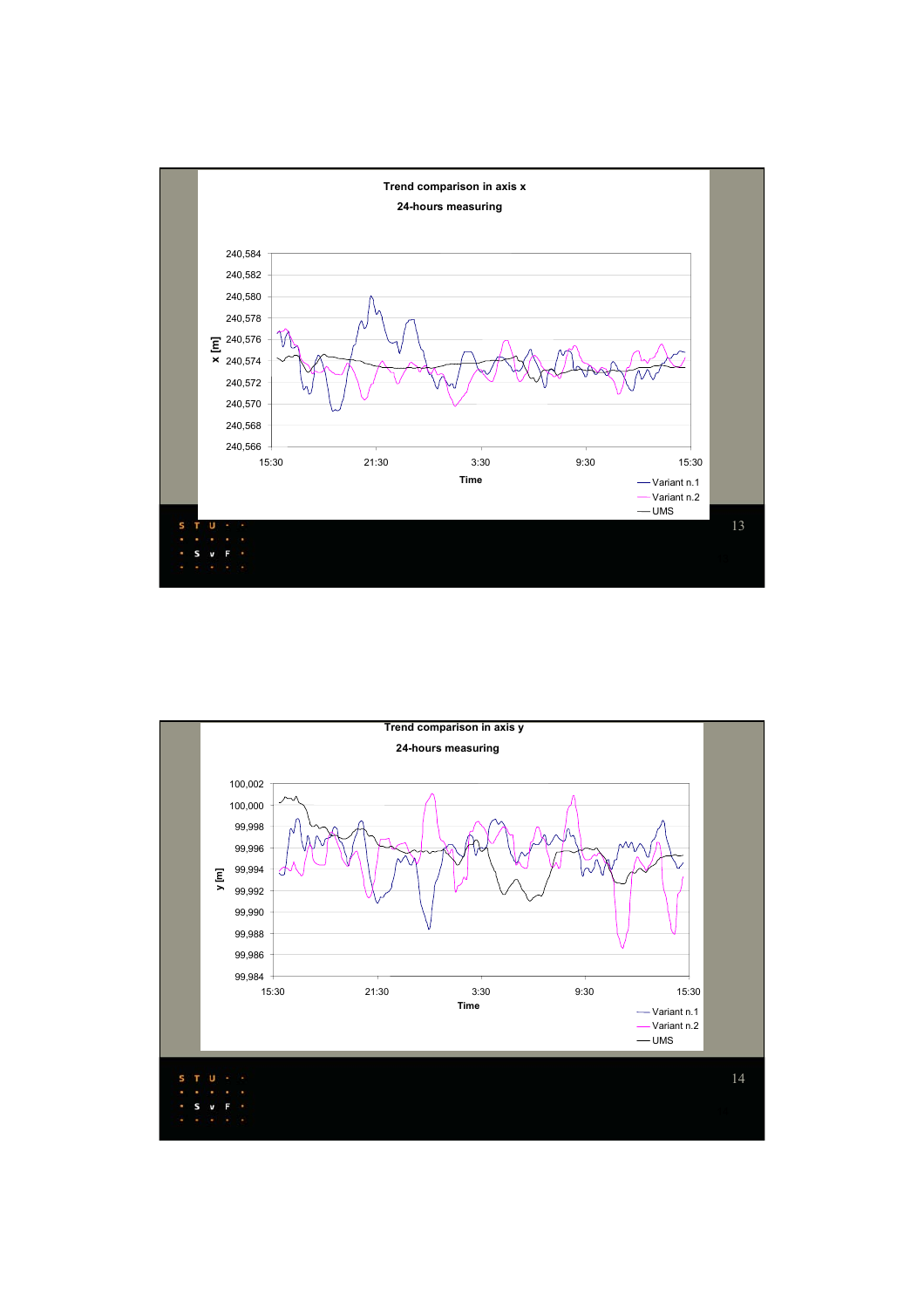

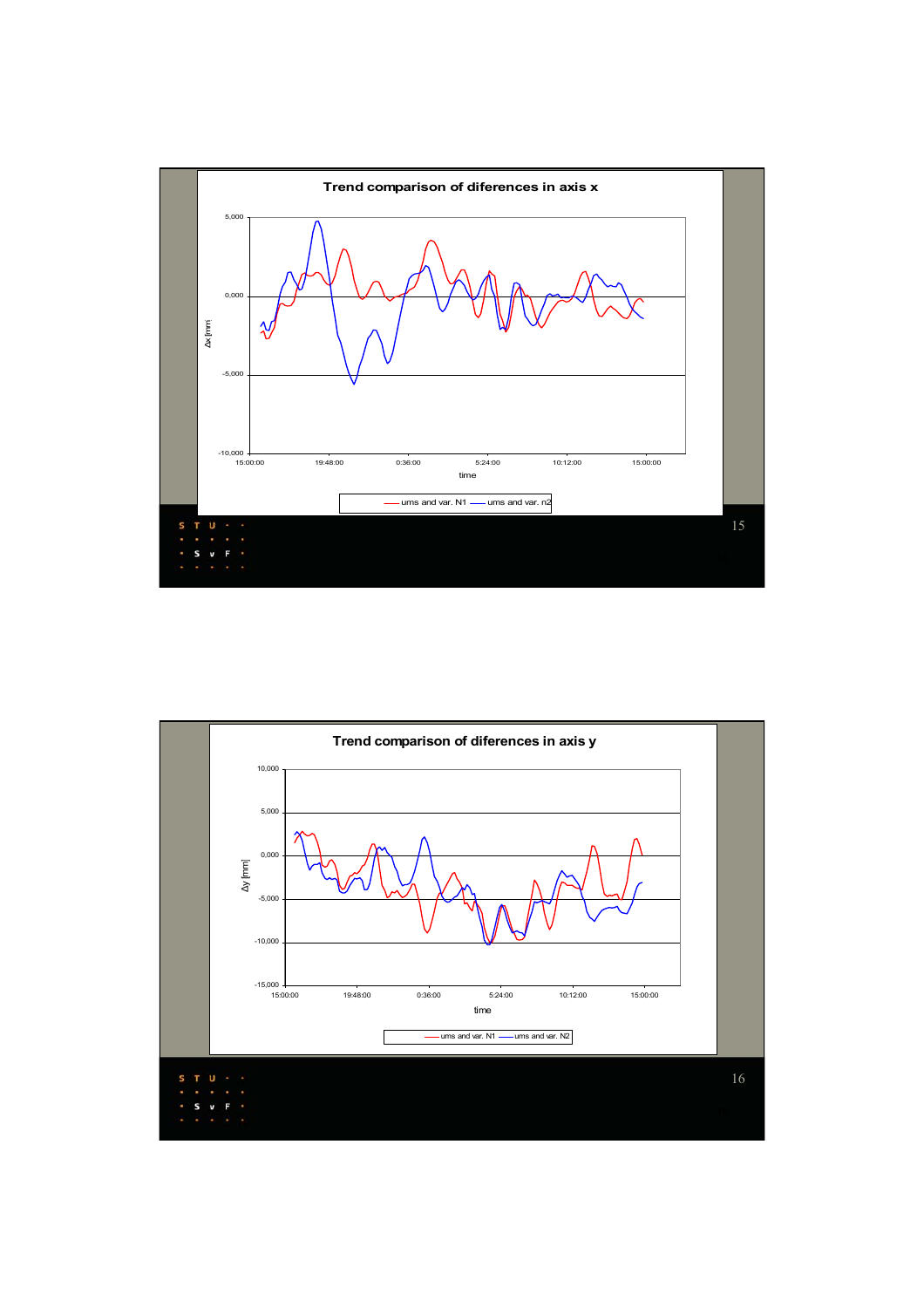| Variant        | Length of time<br>Time interval<br>series |                        | Coordinate              | Superior standard deviation<br>$s$ [mm] |                                           |                                       | Appeared the<br>most       | Fisher test (for $\alpha=0.01$ ) |                            |                                          |
|----------------|-------------------------------------------|------------------------|-------------------------|-----------------------------------------|-------------------------------------------|---------------------------------------|----------------------------|----------------------------------|----------------------------|------------------------------------------|
|                |                                           |                        |                         | Initial                                 | Time series<br>After trend<br>elimination | After cyclical element<br>elimination | significant<br>period<br>T | Test.<br>statistics<br>W         | Critical<br>value<br>$g_F$ | Zero hypothesis<br>$Y_t = \varepsilon_t$ |
|                | 10<br>24h<br>min                          |                        | $\overline{\mathbf{x}}$ | 2,9                                     | 2,2                                       |                                       | $36 \text{ min}$           | 0,092                            | 0,123                      | don't't refused                          |
|                |                                           |                        | y                       | 3,1                                     | 2,4                                       | $30.10^{-6}$                          | $37 \text{ min}$           | 0,132                            | 0,123                      | refused                                  |
| N <sub>1</sub> | 1s                                        | $1 h (6:00 -$          | $\mathbf X$             | 3,5                                     | 0,1                                       | $1.10^{-6}$                           | 47 <sub>s</sub>            | 0.009                            | 0.007                      | refused                                  |
|                |                                           | 7:00                   | y                       | 4,0                                     | 1,8                                       | $1.10^{-6}$                           | 56s                        | 0,009                            | 0,007                      | refused                                  |
|                | 1s                                        | 1 h(17:00)             | $\mathbf x$             | 4,8                                     | 1,9                                       | $1.10^{-6}$                           | 59 <sub>s</sub>            | 0,012                            | 0,007                      | refused                                  |
|                |                                           | $-18:00$               | y                       | 5,3                                     | 2,3                                       | $1.10^{-6}$                           | 54s                        | 0,012                            | 0,007                      | refused                                  |
|                | 10<br>min                                 | 24h                    | X                       | 2,0                                     | 1,2                                       | Ē.                                    | $40$ min                   | 0.095                            | 0,123                      | don't't refused                          |
|                |                                           |                        | y                       | 4,2                                     | 3,0                                       | ÷,                                    | $40$ min                   | 0,106                            | 0,123                      | don't't refused                          |
| N <sub>2</sub> | 1s<br>7:00                                | 1 h $(6:00 -$          | $\mathbf x$             | 2,0                                     | 1,3                                       | $1.10^{-6}$                           | 29s                        | 0,010                            | 0,007                      | refused                                  |
|                |                                           |                        | y                       | 4,0                                     | 2,5                                       | $1.10^{-6}$                           | 24s                        | 0,017                            | 0,007                      | refused                                  |
|                | 1s                                        | 1 h (17:00<br>$-18:00$ | $\mathbf x$             | 2,4                                     | 1,6                                       | $1.10^{-6}$                           | 36s                        | 0.009                            | 0,007                      | refused                                  |
|                |                                           |                        | y                       | 3,4                                     | 2,0                                       | $1.10^{-6}$                           | 60s                        | 0,010                            | 0,007                      | refused                                  |
|                | п                                         |                        |                         |                                         |                                           |                                       |                            |                                  |                            | 17                                       |

 $S \times F$ 

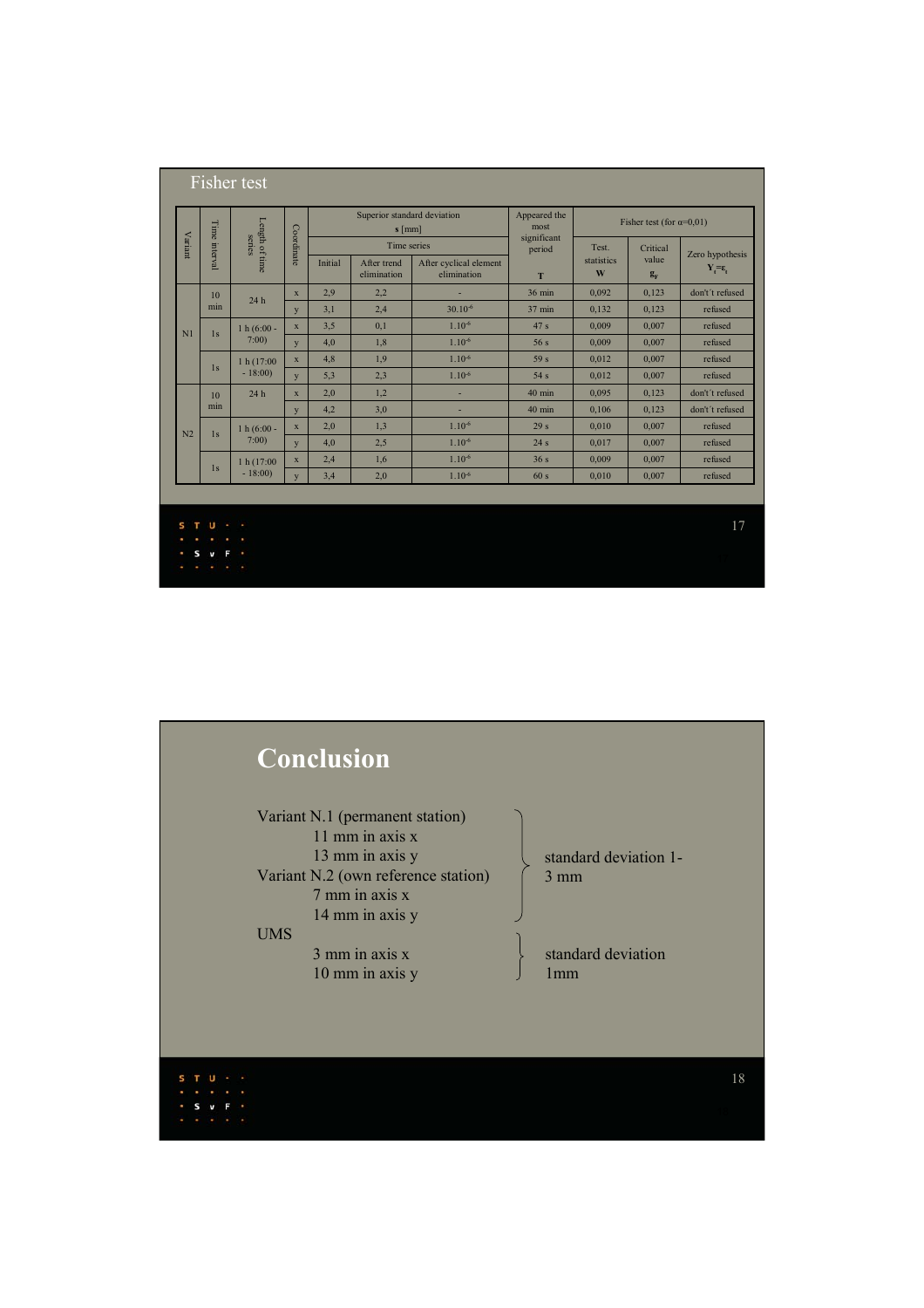## Thank you for your attention

**Univ.-Prof. hab. Alojz Kopáčik, PhD., Ing. Anna Hostinová** Department of Surveying, SUT Bratislava Radlinského 11 Bratislava SLOVAKIA Tel. +421 2 5927 4391 Fax + 421 2 5296 7027 Email: alojz.kopacik@stuba.sk, anna.hostinova@stuba.sk Web site: www.stuba.sk

SLOVENSKÁ TECHNICKÁ UNIVERZITA V BRATISLAVE SLOVAK UNIVERSITY OF TECHNOLOGY IN BRATISLAVA **Faculty of Civil Engineering**